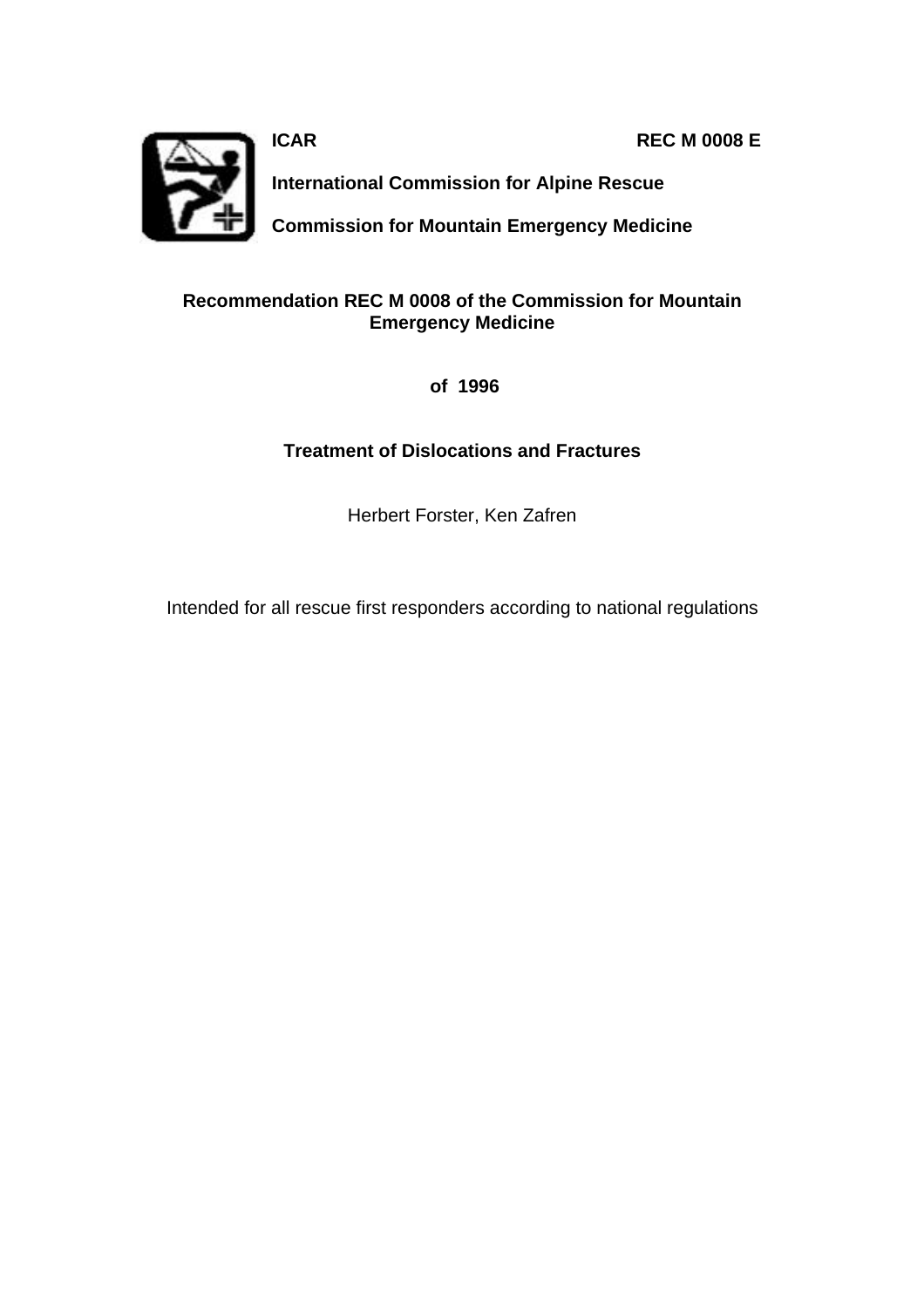Most mountain rescue operations are due to joint injuries and fractures. Treatment of these injuries must follow some basic principes.

The injury affects not only the bone or the joint, but also a complex functional unit that consists of skin, muscles, nerves, blood vessels, ligaments, tendons and bones. Each part of this unit has an important function. In most cases treatment is determined not so much by the injury to the bone itself, but by the injury to another part of this functional unit. Therefore, treatment is directed at the entire functional complexe.

Because mountain rescue operations are often time-consuming, failure to reduce dislocations of joints or displaced fractures may result in serious skin, circulatory or neurological injury.

There is often no way in distinguishing fractures in the field. In doubtful cases, injuries should be treated as fractures to prevent further harm to the patient.

The main complication of open fractures is the danger of infection. A bandage should be applied to prevent further bacterial entry into the wound and should be not removed until hospital treatment. It is very important to report the possibility of an open fracture under the bandage when handing over the patient to another care giver.

In most cases it is better to bandage before splinting a limb. Foreign objects in the wound should not be removed. Improper removal can lead to major bleedings or to injuries to surrounding soft structures (e.g. nerves). Protruding foreign objects may to be shortened or bent very carefully, taking caution not to lose the remaining part in the wound.

## *Step-by-Step Fracture Treatment*

- 1. Careful and complete examination of the patient
- 2. Promptly administer analgesia, as needed<br>3. Prepare splinting materials
- Prepare splinting materials
- 4. Bandage open fractures
- 5. Reposite the limb by applying traction
- 6. Splint
- 7. Transport in a controlled fashion
- 8. Complete required documentation

In most cases, obvious or even spectacular injuries make a strong impression when approaching a injured patient. Nevertheless, the first step has to be a complete and systematic examination. lt is crucial to recognize all life-threatening injuries well as to obtain an over view of all injuries. Once this has been done and life-threatening injuries addressed, then treatment of the injured extremities can be begun. If analgesics are given, there will be a delay before the onset of pain relief. The plan of treatment should be logical and be explained to the patient in order to gain his or her confidence and cooperation.

Repositioning of the upper extremity is generally unnecessary and often impossible, except for shoulder dislocations. The upper extremity should be splinted in the position in which it is found, if not easily and without causing more pain an approxiate anatomic position can be achieved for splinting. The same applies to the lower extremity except for injuries of the ankle and lower leg.

Fractures of the femur are almost always unstable. By applying traction, they can be reduced to anatomical position while placed on the vacuum mattress. If vacuum immobilization is unavailable, a traction device should be used. Injuries of the knee or hip should be splinted in position, which is most comfortable and least painful for the patient. For suspected hip dislocation, reduction should not be attempted at the scene of accident, unless arrival at hospital will be delayed for several hours or more.

Fractures of the lower leg are unstable in most cases, so that by applying traction along the axis of the lower leg during splinting, the limb can be restored to the normal position. This is especially important as the mantle of soft structure around the bone in this area is very thin, and an abnormal position of the tibia and fibula could cause harm to the skin, nerves and vessels very quickly.